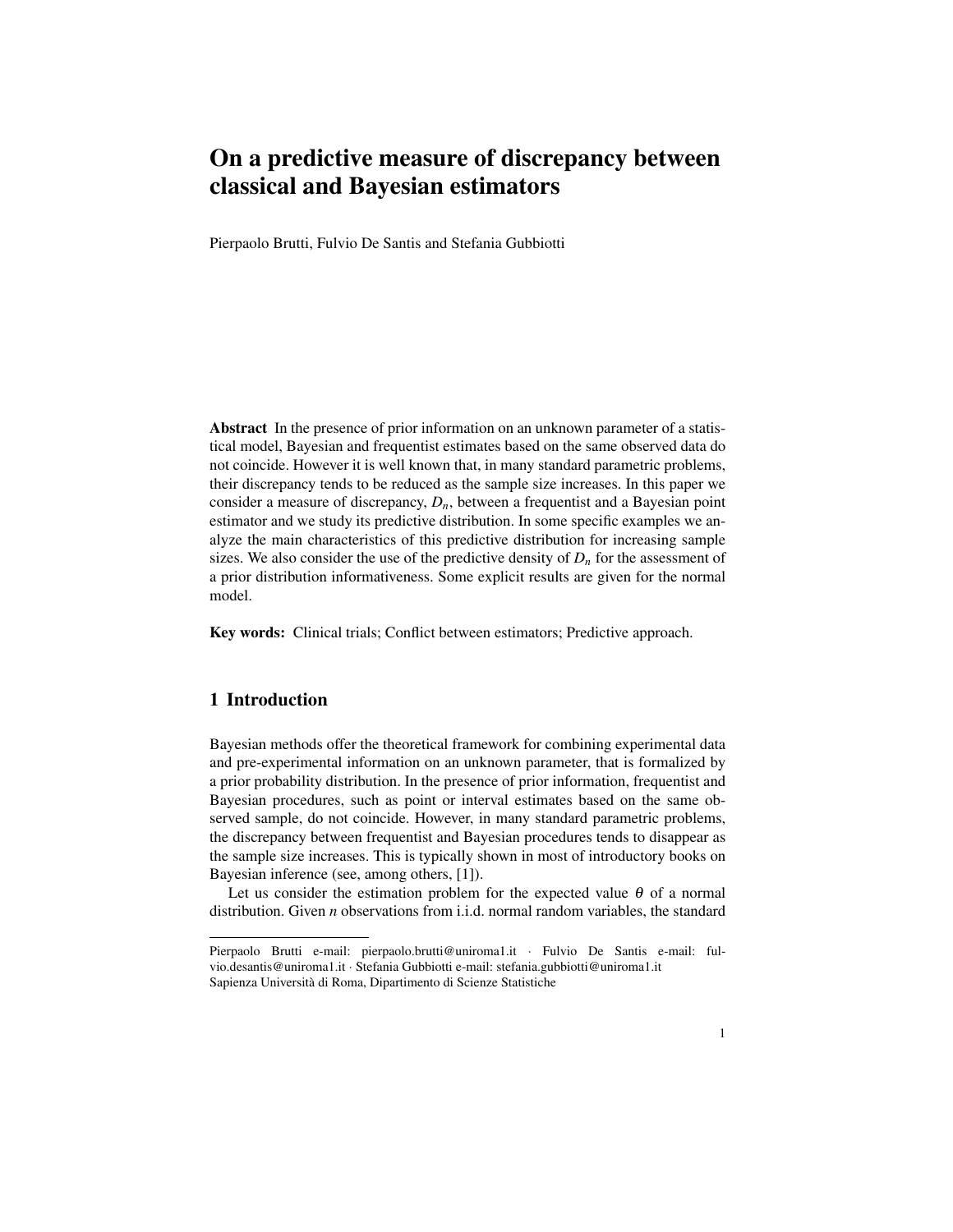Bayesian estimate of  $\theta$  is a linear combination of the sampling mean,  $\bar{x}_n$ , and of a prior guess on  $\theta$ ,  $\mu_A$ , i.e.  $\omega_n \bar{x}_n + (1 - \omega_n)\mu_A$ , where  $\omega_n$  tends to one as *n* diverges. Therefore, for a sufficiently large sample size, the sample mean provides a good approximation of the Bayesian estimate.

In this paper, we are interested in analysing a measure of discrepancy between two competing estimators. This measure is random before observing the data. In Section 2, we introduce a specific measure of discrepancy,  $D_n$ , between a frequentist and a Bayesian estimator and in Section 2.1 we derive its explicit expression, its predictive cumulative distribution function (cdf) and its expected value for the normal model with conjugate priors. After briefly discussing the asymptotic behaviour of  $D_n$ , in Section 2.2 we focus on a fixed sample size, optimal with respect to a given criterion, and we assess the informativeness of the prior by evaluating  $D_n$ .

### 2 A discrepancy between estimators

Let  $X_n = (X_1, X_2, \ldots, X_n)$  be a random sample from a probability distribution  $f_n(\cdot|\theta)$ , where  $\theta$  is an unknown real-valued parameter that belongs to the parameter space,  $\Theta \subseteq \mathbb{R}$ . Let  $\mathbf{x}_n = (x_1, x_2, \dots, x_n)$  be an observed sample,  $\pi_A(\cdot)$  the prior density function of  $\theta$ ,  $f_n(\mathbf{x}_n|\theta)$  the likelihood function and  $\pi_A(\theta|\mathbf{x}_n)$  the posterior distribution. We will refer to  $\pi_A$  as to the *analysis-prior*. It models pre-experimental knowledge/uncertainty on  $\theta$  taken into account in posterior analysis.

We denote a Bayesian estimator of  $\theta$  as  $\hat{\theta}_B(\mathbf{X}_n)$ , whereas  $\hat{\theta}_F(\mathbf{X}_n)$  is a generic classical estimator. Let  $D_n(\mathbf{X}_n)$  be a measure of discrepancy between  $\hat{\theta}_B$  and  $\hat{\theta}_F$ . Specifically, we consider the standard squared difference between estimators, i.e.

$$
D_n(\mathbf{X}_n) = [\hat{\theta}_B(\mathbf{X}_n) - \hat{\theta}_F(\mathbf{X}_n)]^2.
$$

Before observing the data,  $\hat{\theta}_B$ ,  $\hat{\theta}_F$  and  $D_n$  are random variables (functions of  $\mathbf{X}_n$ ). For instance, in the following we consider the posterior expectation of the parameter  $\theta$ ,  $E(\theta|X_n) = \int_{\Theta} \theta \pi(\theta|x_n) d\theta$ , as  $\hat{\theta}_B$ , and the maximum likelihood estimator (MLE) as  $\hat{\theta}_F$ , although the methodology could be extended to other estimators. We want to evaluate the probability of observing a small/large discrepancy between  $\hat{\theta}_B$  and  $\hat{\theta}_F$ . As for any other pre-posterior Bayesian analysis, to this purpose two alternative distributions for the data can be used. The *conditional* approach prescribes the use of the sampling distribution  $f_n(\cdot|\theta)$ , with  $\theta = \mu_D$ , a "design value" for the unknown parameter, whereas the *predictive* approach implies the use of the predictive distribution  $m_D(\mathbf{x}_n) = \int_{\Theta} f_n(\mathbf{x}_n | \theta) \pi_D(\theta) d\theta$ , where  $\pi_D$  (*design-prior*) is a density function that accounts for uncertainty on the design value of  $\theta$ . Note that the conditional approach is a special case of the predictive one, when  $\pi_D$  is a point-mass prior on  $\mu_D$ ; for this reason in the following we adopt the most general approach. See [4] and [2] for a detailed discussion on this point.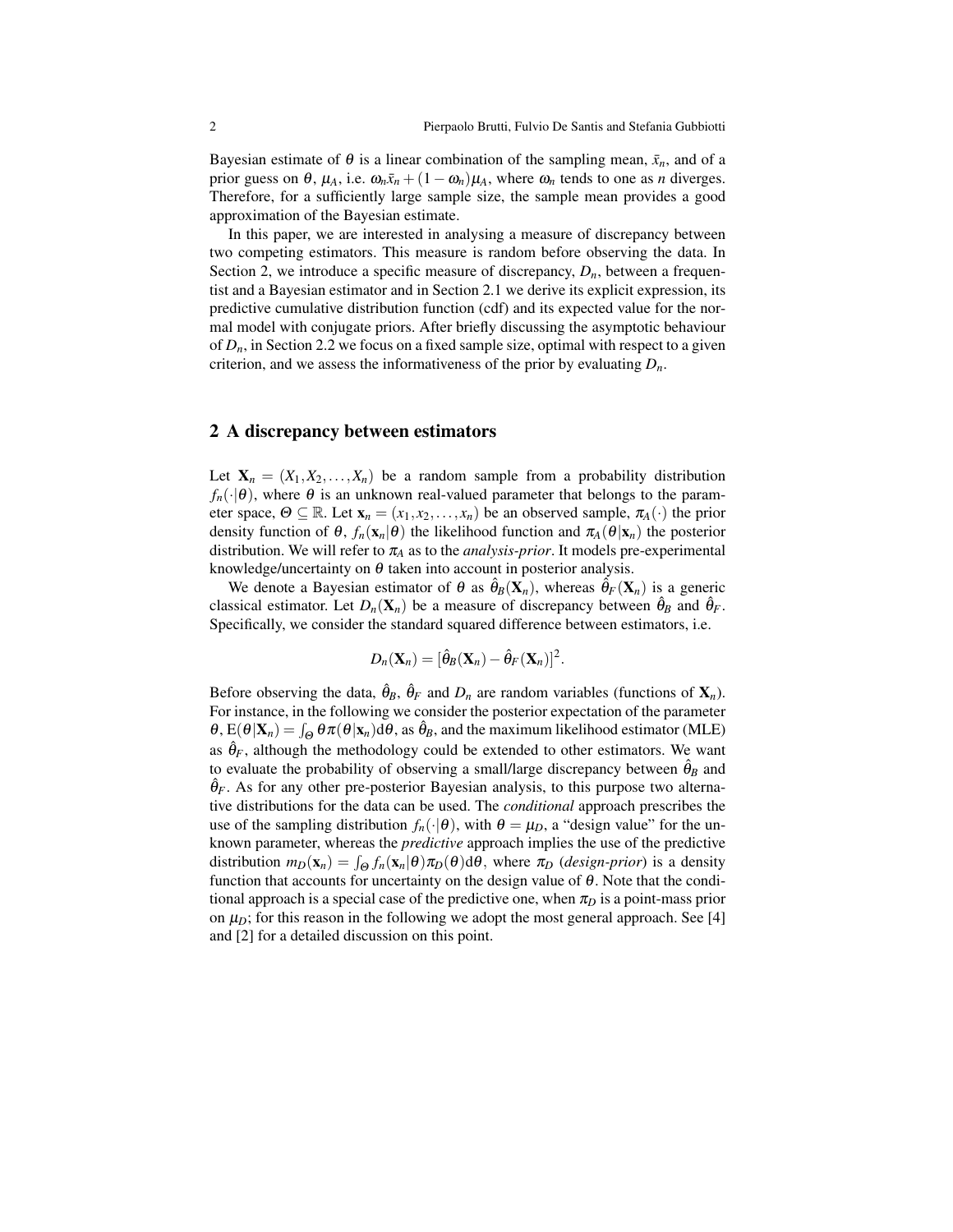On a predictive measure of discrepancy between classical and Bayesian estimators 3

#### *2.1 Results for the normal model*

Let  $\mathbf{X}_n$  be a random sample from a  $N(\theta, \sigma^2)$  distribution. The MLE of  $\theta$  is  $\hat{\theta}_F = \bar{x}_n$ . Assume for  $\theta$  a normal prior density  $\pi_A(\theta) = N(\theta | \mu_A, \sigma^2 / n_A)$ , where  $n_A$  is given the standard interpretation of *prior sample size*. From standard results on conjugate analysis [1], the posterior distribution of  $\theta$  is a normal density of mean  $(n+n_A)^{-1}(n\bar{x}_n+n_A\mu_A)$  and variance  $(n+n_A)^{-1}\sigma^2$ . Hence  $\hat{\theta}_B = \omega_n\bar{x}_n + (1-\omega_n)\mu_A$ , with  $\omega_n = n(n + n_A)^{-1}$ .

Letting  $\pi_D(\theta) = N(\theta | \mu_D, \sigma^2/n_D)$ , the predictive density function of  $\bar{x}_n$  is  $m_D(\bar{x}_n)$  =  $N(\bar{x}_n|\mu_D, \psi_n^2)$ , where  $\psi_n^2 = b_n \sigma^2$  and  $b_n = (n + n_D)(nn_D)^{-1}$ . Given the above assumptions, letting  $a_n = 1 - \omega_n$  the explicit expression of  $D_n$  is as follows

$$
D_n = a_n^2 (\bar{X}_n - \mu_A)^2.
$$

It is straightforward to check that the predictive expected value of  $D_n$  is

$$
e_n = a_n^2 [b_n \sigma^2 + \delta^2],
$$

where  $\delta = \mu_A - \mu_D$ , while the cdf of  $D_n$  is

$$
p_n(d) = \Phi\left[b_n^{-1/2}(\delta + a_n^{-1}d^{1/2})\,\sigma^{-1}\right] - \Phi\left[b_n^{-1/2}(\delta - a_n^{-1}d^{1/2})\,\sigma^{-1}\right],
$$

where  $\Phi(\cdot)$  is the standard Normal cdf.

Noting that  $b_n = O(1)$  and  $a_n = o(n^{-1})$ , it follows that  $e_n = o(n^{-2})$  and that, as *n* diverges,  $D_n$  converges in probability to zero as fast as  $n^{-2}$ . Both  $e_n$  and  $p_n$  depend on the prior means only through the absolute difference  $|\delta|$ .

#### *2.2 Quantifying the informativeness of the prior*

Let us consider the set up of an efficacy clinical trial, with positive values of  $\theta$  indicating an effective treatment. Let us suppose for instance to select the minimum sample size  $n^*$  such that the frequentist conditional power reaches a desired level (see among others [3]). For a normal model, under the assumptions of the previous section the power is  $β = Φ\left(\frac{θ\sqrt{n}}{σ} + z\alpha/2\right)$ , where  $zα$  denotes the quantile of a standard normal at level  $\alpha$ . If we set for instance a design value for θ equal to 0.5, when  $\sigma = 2$  and  $\alpha = 0.05$ , the optimal sample size required to reach a 0.80 power is  $n^* = 126$ . Let us assume a design prior of parameters  $\mu_D = 0.5, n_D = 20$ . Based on  $n^*$ , we can compute  $e_{n^*}$  for a given analysis prior. The predictive expected discrepancy thus provides a measure of the conflict between the two alternative estimators and, at the same time, it represents the level of informativeness of the prior. In fact, the larger  $e_n^*$ , the stronger the impact of the prior in  $\hat{\theta}_B$ . In this way it is also possible to compare different choices for the analysis prior in terms of their informativeness level. In Table 1a we report the values of *e<sup>n</sup>* <sup>∗</sup> for several choices of